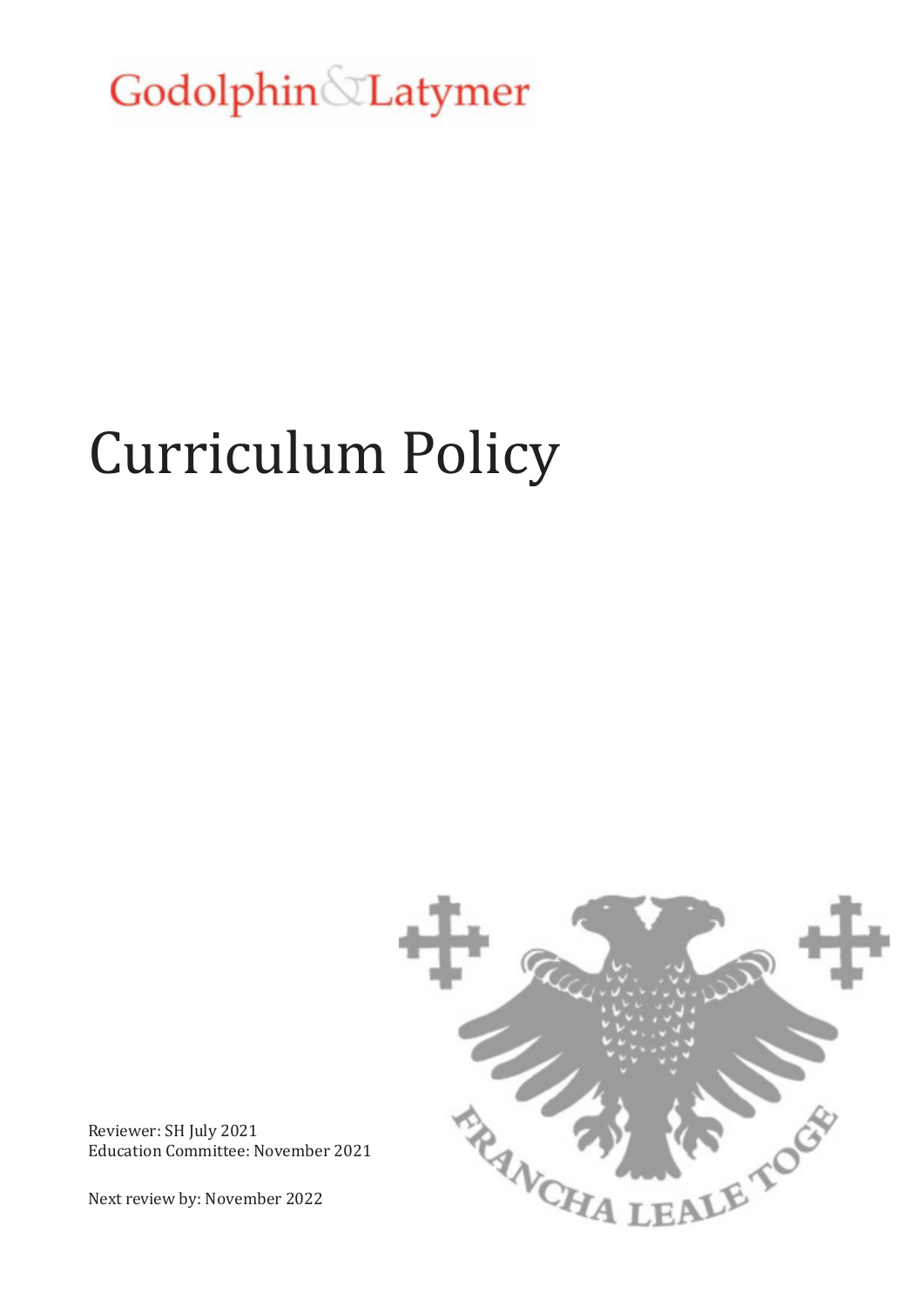# **1 Introduction**

- 1.1 We offer a broad and balanced curriculum, which provides continuity and progression and fosters moral, cultural, aesthetic and physical development. The curriculum has been devised to be appropriate to students' ages, abilities and aptitudes, in order to foster talents and fulfil potential. We expect students to take responsibility for their own work and to be willing to take advantage of the intellectual challenges which are offered to them; we encourage them to question rather than to accept the received wisdom without thought. Our aim, as we deliver the curriculum, is that students will become independent thinkers and develop into lifelong learners, and that they will leave school as informed, cultured, civilised and skilled young people, prepared for higher education, the workplace and the opportunities, responsibilities, challenges and experiences of British Society and indeed any community in which they live.
- 1.2 Only when students are happy and secure can meaningful and productive learning take place, so we recognise the importance of strong pastoral support; we take a keen interest in each girl's learning and development as she progresses through the school. Careers advice and guidance about subject choices, higher education courses and the world of work is vital and is provided to students throughout the school.
- 1.3 The breadth of the curriculum, up to school leaving age, gives students experience in linguistic, mathematical, scientific, technological, human, social, physical, aesthetic and creative education. Through these subject areas, they will acquire and develop skills in speaking and listening, literacy and numeracy to a high standard. Within both the academic and pastoral curricula, students are encouraged to explore and understand multiple viewpoints and perspectives.
- 1.4 The curriculum is designed to be inclusive, to allow for different learning profiles and prior learning experiences, but at the same time to ensure that there is a match between each student and the tasks she is asked to perform. Subject matter is designed to be appropriate for the ages, aptitudes and needs of all students, including, if applicable, those with special educational needs (with or without an EHC plan). Schemes of work include differentiated activities, students are taught in ability bands in Mathematics (Years  $8 - 11$ ) and Science (Years 10 and 11); they are also given additional individual support by their teachers as and when this is required.
- 1.5 We recognise that all students at Godolphin and Latymer can be described as 'more able' and our long-term expectations for each student are very high. Not only have all students been selected by a very academic school, but a majority have a MidYIS score on entry which is above the level (125) that would identify a student as being in the top 5% nationally. However, individual students' abilities will vary across subjects, topics and tasks and our curriculum is designed so that teachers provide appropriate challenge across all areas of learning.
- 1.6 Schemes of work include differentiated activities, students are taught in ability bands in Mathematics (Years  $8 - 11$ ) and Science (Years 10 and 11); they are also given additional individual support or challenge by their teachers as and when this is required. In Mathematics the top band studies for the AQA Level 2 Certificate in Further Mathematics alongside the IGCSE in Years 10 and 11, taking all examinations in June of Year 11. In lower bands, the IGCSE curriculum is supplemented as appropriate with topics from the Further Mathematics syllabus which ensures that all students are stretched mathematically.
- 1.7 See Appendix 2 for more information about provision for more able students across the curriculum.
- 1.8 All students have the opportunity to learn, develop and make progress through access to:
	- a broad and balanced curriculum;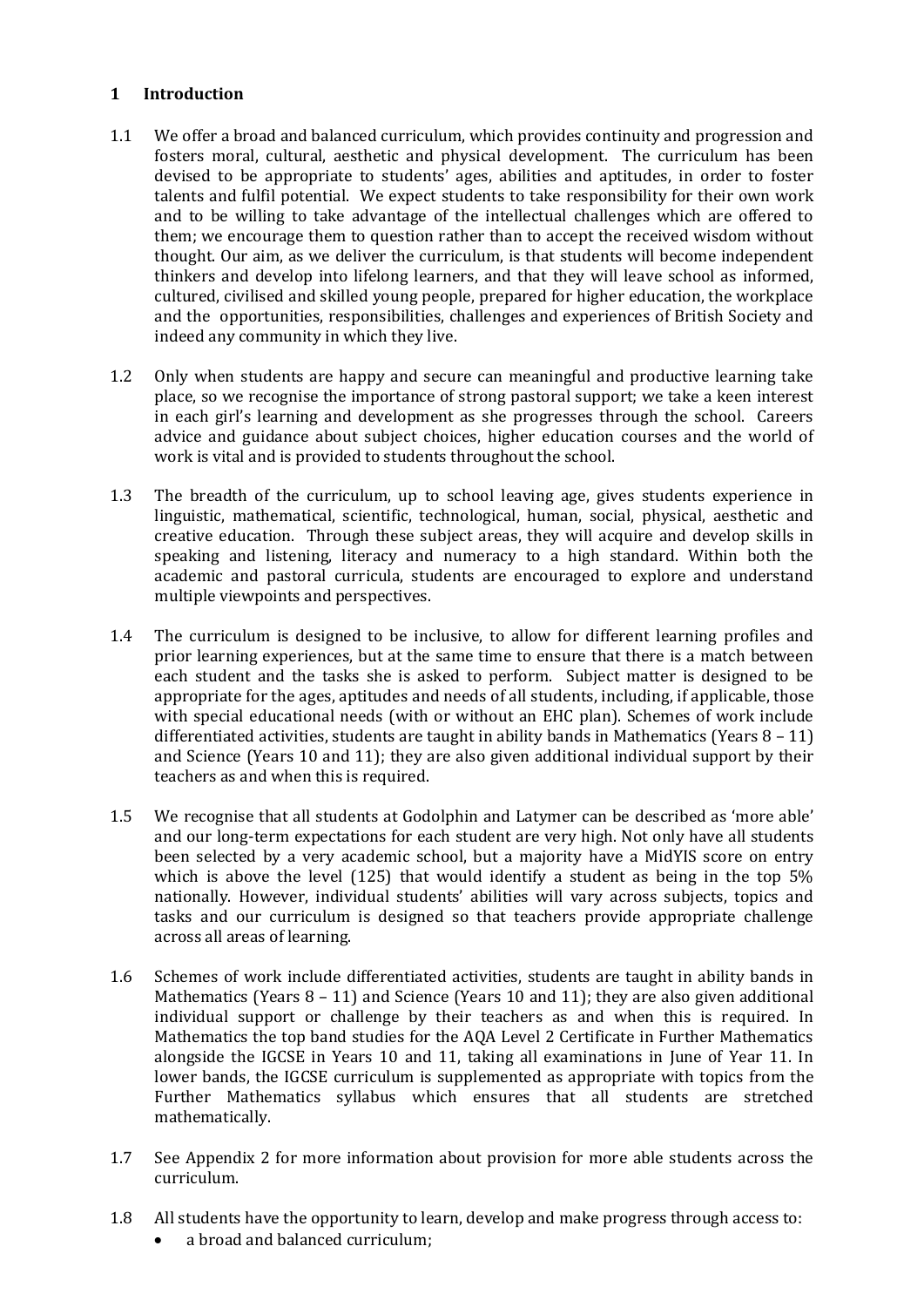- equitable access to all curriculum areas regardless of ability ;
- a teaching and learning approach which embodies at its heart the principles of enabling each student to have and fulfil the highest possible expectations of herself, and which encourages independent thinking and learning (see the Learning and Teaching Policy);
- flexibility of teaching to allow for different learning needs;
- support from the Individual Learning Needs Department in order to assess special educational needs or individual learning needs and offer any specific support required at any stage of their school career (see the Individual Learning Policy);
- regular, constructive feedback on progress to students and their parents with challenging and attainable targets for improvement (see the Assessment Policy);
- a coherent programme of personal, social, health, economic and citizenship education which reflects the school's aims and ethos and encourages respect for other people, paying particular regard to the protected characteristics set out in the Equality Act 2010 and any relevant legislation or statutory guidance (see the Personal, Social and Health Education and Citizenship Policy, the Spiritual, Moral, Social and Cultural Development Policy, the Relationships and Sex Education Policy and the Equal Opportunities Policy);
- wide-ranging opportunities, both within the curriculum and as extra-curricular activities, for students to be involved in creative and performing arts;
- opportunities for cross-curricular work to encourage teamwork as well as independent thinking and learning;
- a diverse range of extra-curricular opportunities which enrich and extend the school curriculum, help students to develop a sense of responsibility and raise self-esteem;
- accurate, up to date and impartial higher education and careers advice, which enables students to make informed choices about a broad range of study and career options and opportunities for work-related learning, and helps to encourage them to fulfil their potential; and
- opportunities for students to serve their community through voluntary work and outreach.
- 1.9 The curriculum has been designed to help students to develop lively and enquiring minds, a love of learning, the ability to question and argue rationally, listen and communicate effectively and apply themselves to tasks both cognitive and physical.
- 1.10 In their delivery of the curriculum, staff are encouraged to promote the school's aims and ethos and the values of democracy, the rule of law, individual liberty and mutual respect and tolerance. This is done through offering a balanced presentation of opposing views when political issues arise, having clear expectations of behaviour, treating students equally, listening to their opinions and encouraging them to work collaboratively.
- 1.11 The curriculum is reviewed continuously to ensure that it remains linked to the needs and aspirations of students, allowing them to reach their full academic potential, whilst also enabling them to acquire knowledge and skills which will be up-to-date and relevant to adult life and employment in the context of a fast changing world.

# **2 Details and implementation of the curriculum: Years 7 - 11**

2.1 In Year 7 all students study the following subjects: English, Drama, Latin, a Modern Foreign Language (choice of French, German or Spanish), Mandarin, History, Geography, Philosophy and Religion, Mathematics, Physics, Chemistry, Biology, Technology, Art, Music, Physical Education, Computing, PSHE, and in addition they follow a course in the use of the Library.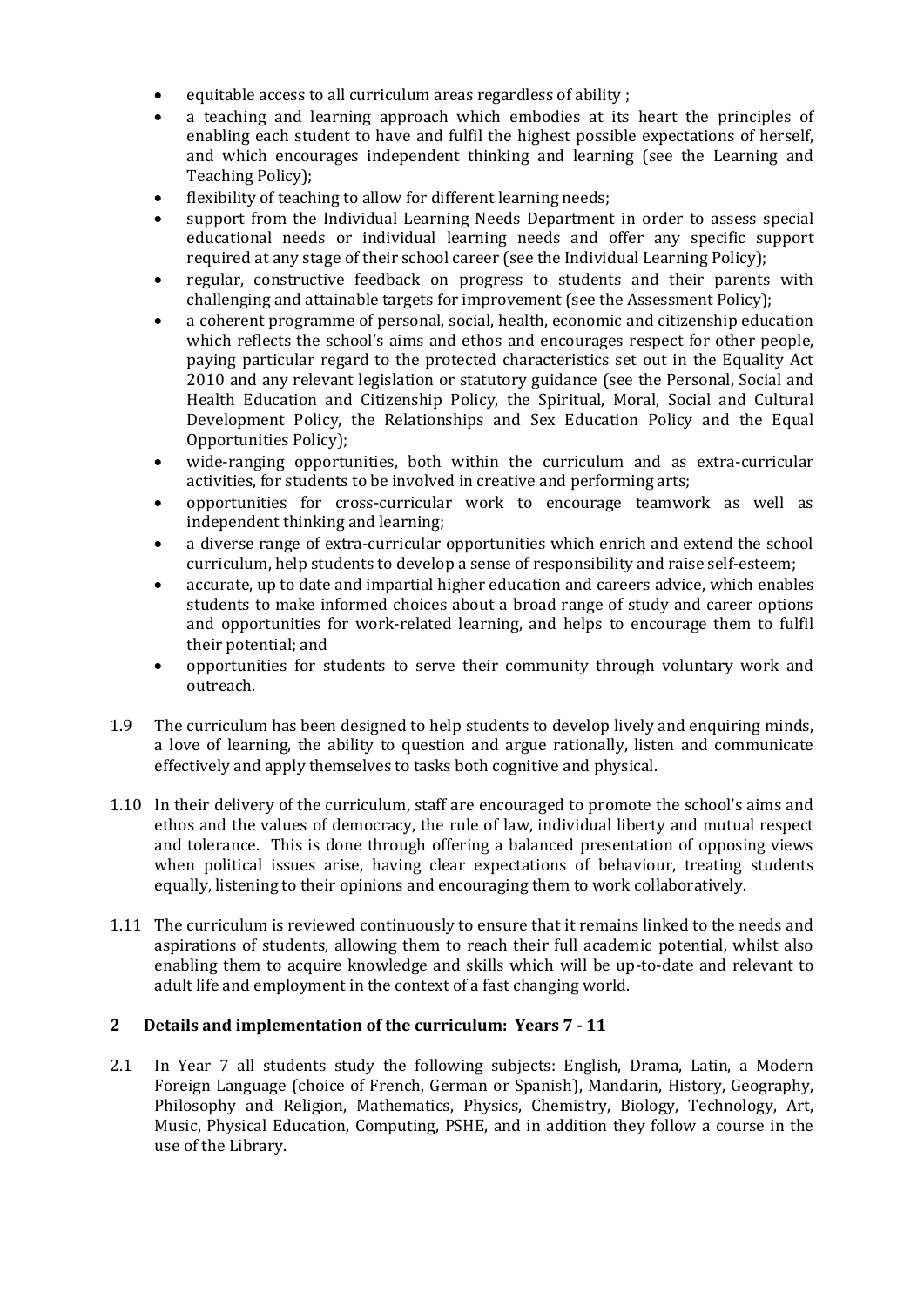- 2.2 In Year 8 students continue with these subjects and in addition choose a second Modern Foreign Language from French, German, Mandarin or Spanish. From the beginning of Year 8 girls are taught in ability bands for Mathematics, with the opportunity to move from one band to another as appropriate.
- 2.3 In Year 9 the Classics department offer students a choice of Latin, Gratin (Greek with Latin) or Classical Civilisation. All Year 8 subjects except Computing continue through Year 9.
- 2.4 GCSE Subjects:
	- 2.4.1 In Years 10 and 11 all students study seven subjects in the core curriculum: English, English Literature, Mathematics, Physics, Chemistry, Biology and a Modern Foreign Language from French, German, Spanish, Mandarin or Italian.
	- 2.4.2 Students then have a free choice of three subjects from Classical Civilisation, Geography, History, Religious Studies, French, German, Spanish, Mandarin, Italian, Greek, Latin, Art, Drama, Music, Physical Education, Food Preparation and Nutrition, Design and Technology, and Computer Science.
	- 2.4.3 All Year 10 and 11 students follow courses in PSHE and Physical Education.
	- 2.4.4 There is an extensive programme of voluntary work from Year 10 upwards which gives students the opportunity to contribute within the wider community.
- 2.5 The school week consists of twenty-nine fifty-five minute periods, three twenty-five minute 'pastoral and skills' periods and two assemblies, all fully supervised. Each area of the curriculum is allowed sufficient time for its contribution to be effective.
- 2.6 Time allocations for each subject from Years 7 11 are shown in the table in Appendix 1 to this policy.

# **3 The post 16 curriculum**

- 3.1 The post 16 curriculum is responsive to the needs and demands of students; it offers a broad range of academic courses, together with: an enrichment and lecture programme; the opportunity to complete either an extended essay (IB) or an extended project (A Level); and guidance appropriate to Sixth Form study. There are also many opportunities for leadership for Sixth Form students, both in terms of school leadership roles and through the form assistant scheme. Sixth Formers organise a wide range of Academic societies covering subjects studied in school and subjects like Anthropology and Biomed which are not in the curriculum. They also write for and produce a number of subject related magazines. Senior students also lead and interact with younger girls through the Creative Arts; the LVI assist with direction of the Year 7 play annually and Sixth Formers also take on the direction of House Drama and Singing as well as whole school events. Within the wider community many Sixth Formers volunteer to help in local schools.
- 3.2 All IB students are required to undertake a CAS (Creativity, Activity and Service) programme during their two years of study. This requires them to become engaged in a variety of regular commitments and activities, guided by the CAS Coordinator. Through the CAS programme students will develop their personal creative interests, keep themselves physically fit and help others both in their immediate environment and in the wider community.
- 3.3 The post 16 curriculum helps to prepare students for the opportunities, responsibilities and experiences of adult life in British Society and indeed in any environment in which they may choose to live and/or work. They leave school as confident lifelong learners with a responsible attitude to the world in which they live.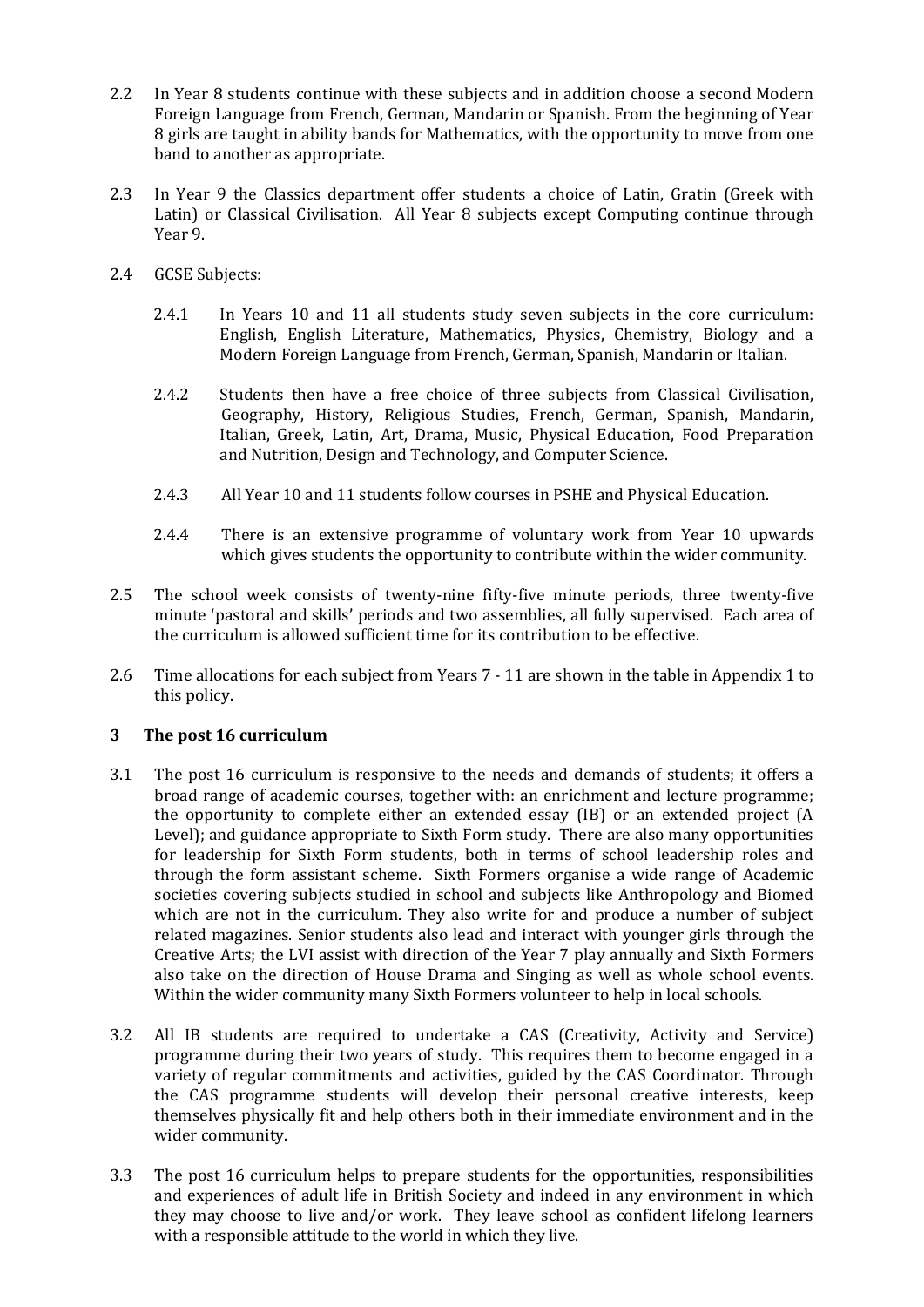# 3.4 A level/IB Choices:

- 3.4.1 In the Sixth Form students choose between the A level and IB pathway. Subjects offered include all those offered at GCSE except Physical Education and Technology. New subjects are also offered as follows: Ancient History (A Level), Economics (A Level and IB), Politics (A Level and IB), and History of Art (A Level and IB). Those studying Mandarin in the A Level pathway study for the PreU qualification.
- 3.4.2 In the Sixth Form A Level subjects are taught on five periods per week each over two years. Each student has a free choice of four subjects (although this may be five subjects if studying Further Mathematics). The LVI programme also includes the level of teaching, support and advice required in order for girls to complete the AQA Extended Project Qualification (EPQ). Through working towards their EPQ students will gain valuable experience in independent research as well as a deeper knowledge and understanding of a topic of interest to them.
- 3.4.3 IB students generally choose three Higher Level subjects and three at Standard Level. They must study English, a Mathematics course chosen from three options, at least one Humanity, at least one foreign or classical Language and at least one Science. For their sixth choice they may choose an Arts subject or a second Science, Language or Humanity. Higher Level subjects are taught on four periods each per week (with the exception of Mathematics Higher level which is taught on five periods) and Standard Level on three periods each. Some of our very high ability IB students opt to take four Higher Level subjects and two Standard Level subjects as an extra challenge.
- 3.4.4 All LVI students have at least one period of non-examined Physical Education included in their timetables.

# **4 Higher Education and Careers Advice and Guidance**

- 4.1 The school provides a comprehensive programme of Higher Education and Careers workshops and information, advice and guidance sessions to each girl throughout her years at Godolphin and Latymer. This programme recognises that all of our students are individuals with different skills, aspirations and life goals. The programme is designed to encourage them to identify their aspirations, to build on their strengths, and work on those areas that they could develop further. This is in preparation for making informed decisions about their academic life and future careers, to allow them to fulfil their potential in whichever professional area(s) they choose. All advice and guidance is impartial and is designed to counter gender and other stereotypes.
- 4.2 The Higher Education and Careers team works closely with form tutors and the Section leadership teams in planning the schedule for the programme, which has two strands:
	- 4.2.1 *Advice and Guidance on subject choices and higher education options* (from Year 9 upwards), the core of which is individualised advice and guidance. An understanding of the student's aspirations, goals, skills and academic interests form the basis of discussion about options at every stage at which decisions have to be made; the aim is to give the student the information with which to make informed choices about the next step. Students can also drop-in to the Higher Education and Careers room for informal discussions or with queries or questions. The Head of Higher Education and Careers attends all relevant Parents' Evenings.
	- 4.2.2 *The Career Insight Programme (CIP)* which interweaves skills development and self-awareness with an understanding of the breadth of opportunities available to women in the C21 workplace (throughout the school). The CIP for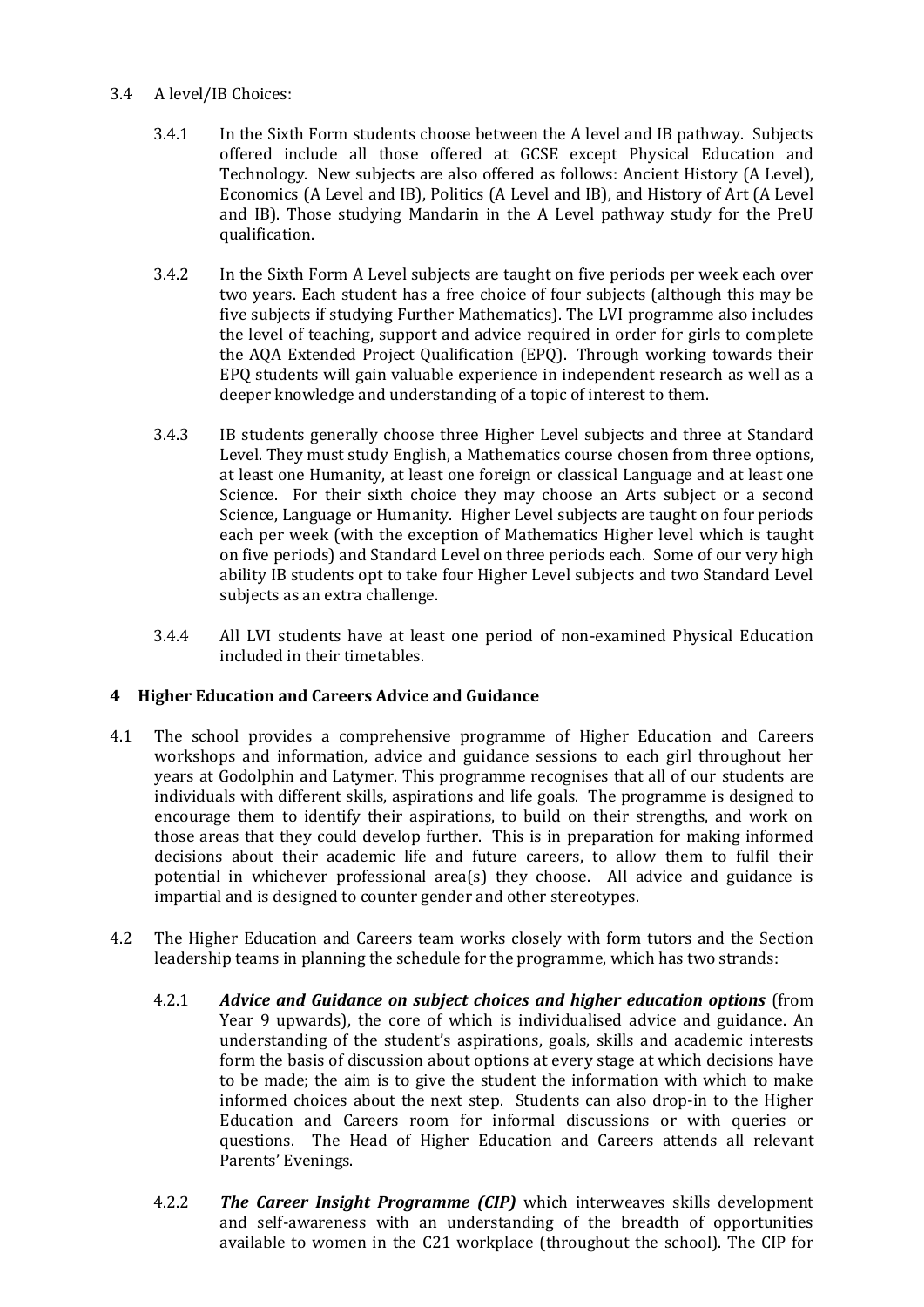each year has been devised in-house by the Higher Education and Careers team, so the activities are customised for students' attainment and aspirations.

- 4.3 The programme includes year group meetings and activities, form group sessions, and individual meetings to discuss each girl's specific aspirations and goals. In addition to the times in a student's school career when individual meetings are scheduled, students (and their parents) can request a meeting at any stage during their school career. In both strands of the programme, the in-house guidance is supplemented with talks from external speakers and students are also encouraged to undertake work experience at the end of Year 11 after their GCSE examinations.
- 4.4 The principles on which the programme was devised, and is delivered, are in concordance with DfE advice: *Careers Guidance and access for education and training providers* (October 2018). For full details of the programme please see the separate Higher Education and Careers Policy which is available from the school on request.

## **5 Ensuring access to the Curriculum for all Pupils**

- 5.1 The school recruits well-qualified subject specialists to allow each area of the curriculum to be taught by those with a high level of subject expertise.
- 5.2 Training and professional development opportunities are provided for all staff to enhance the delivery of the curriculum and to keep teachers informed of current initiatives and developments relating to their subject areas. The staff review scheme identifies training needs which benefit the delivery of the curriculum.
- 5.3 Heads of Departments prepare schemes of work which ensure that the curriculum is delivered effectively with regard to differentiation, the needs of individual students from all ethnic and social groups, the most able and those who are experiencing learning difficulties.
- 5.4 Study support is offered, by the Individual Learning Department, to those students who are identified as having particular learning needs (see the Individual Learning Policy). When a student is identified as having individual learning needs her teachers will be informed by the Individual Learning Co-ordinator, with advice given as to how they can best support her and help her to access all areas of the curriculum. The progress of all students who have been identified as having individual learning needs is reviewed annually.
- 5.5 Each Year 7 form is allocated several sessions with the Individual Learning Co-ordinator or one of her team on organisational skills, study habits and revision skills as part of the PSHE programme.

#### **6 Review and Evaluation**

- 6.1 Heads of Departments are responsible for their departmental development plans which share the same areas of focus as the whole school priorities. Development plans are reviewed and evaluated on an annual basis.
- 6.2 Heads of Departments' meetings are held twice a term and Curriculum Working Parties are set up when required.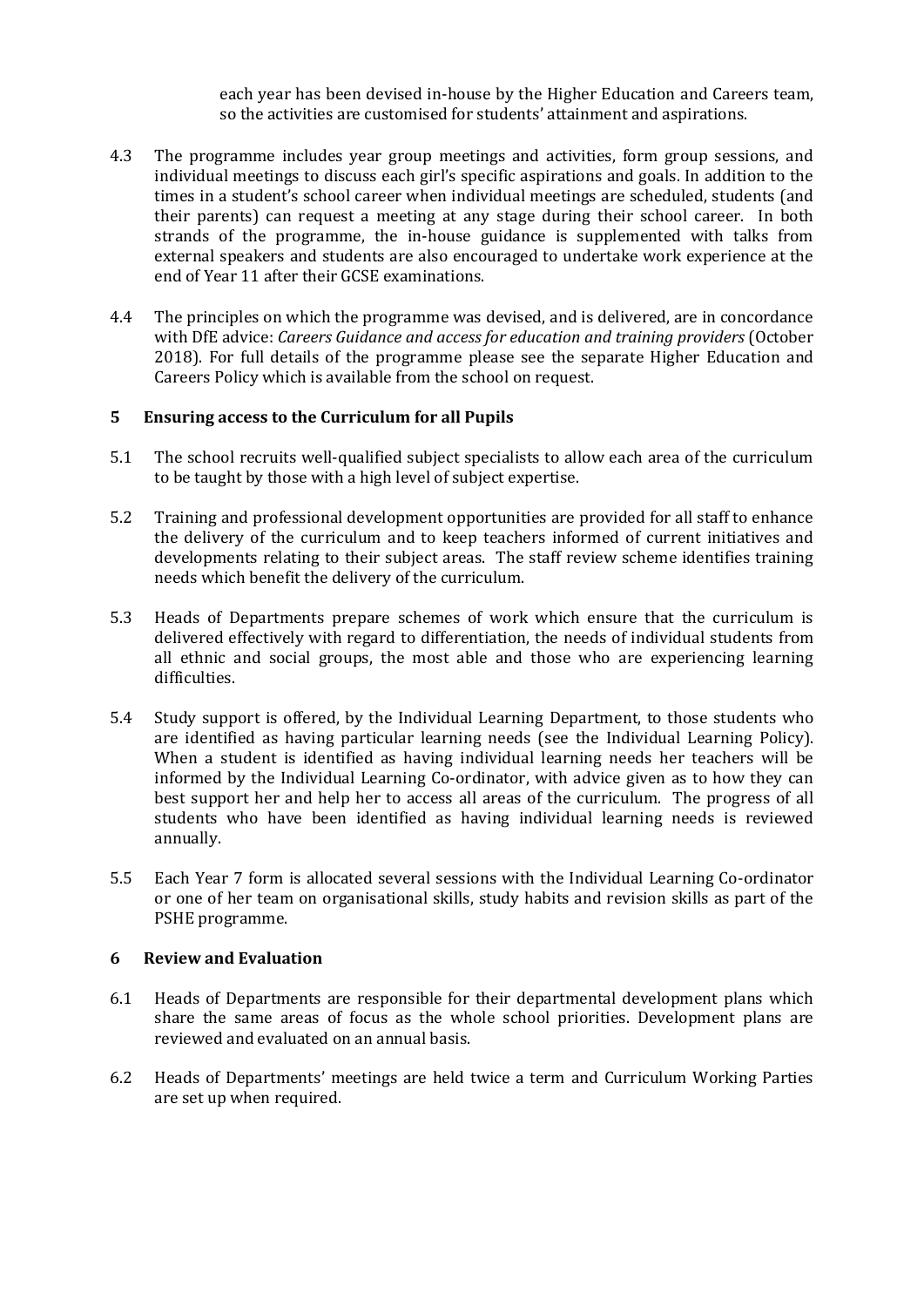# **CURRICULUM FOR YEARS 7 – 11**

## **All periods are 55 minutes in length, except form time which is 25 minutes**

|                                                                              | YEAR <sub>7</sub>        | YEAR <sub>8</sub>   | YEAR <sub>9</sub>   | <b>YEAR 10</b>                        | <b>YEAR 11</b>                                     |
|------------------------------------------------------------------------------|--------------------------|---------------------|---------------------|---------------------------------------|----------------------------------------------------|
| Philosophy and Religious<br>Studies                                          | 1                        | 1                   | 1                   | $3*$                                  | $2*$                                               |
| English                                                                      | $\overline{3}$           | $\overline{3}$      | $\overline{3}$      | $\overline{4}$                        | $\overline{4}$                                     |
| Drama                                                                        | $\mathbf{1}$             | $\overline{1}$      | 0.5                 | $3*$                                  | $2*$                                               |
| Latin                                                                        | $\overline{2}$           | $\overline{2}$      | $2**$               | $3*$                                  | $2*$                                               |
| Greek                                                                        | $\blacksquare$           | $\blacksquare$      |                     | $3*$                                  | $2*$                                               |
| <b>Classical Civilisation</b>                                                | $\Box$                   | $\blacksquare$      |                     | $3*$                                  | $2*$                                               |
| First language:<br>French/German/Spanish<br>(choice in Year 7)               | $\overline{2}$           | $\overline{c}$      | $\overline{2}$      | $3*$<br>(French/German/               | $\overline{2^*}$<br>(French/German/                |
| Second language:<br>French/German/Spanish/<br>Mandarin<br>(choice in Year 8) | $\blacksquare$           | $\overline{2}$      | $\overline{2}$      | Spanish)                              | Spanish)                                           |
| Mandarin                                                                     | $\overline{1}$           |                     |                     | $3*$                                  | $2*$                                               |
| Italian                                                                      | $\overline{\phantom{a}}$ | $\blacksquare$      | $\blacksquare$      | $3*$                                  | $\overline{2^*}$                                   |
| History                                                                      | $\overline{2}$           | $\mathbf{1}$        | $\overline{2}$      | $3*$                                  | $2*$                                               |
| Geography                                                                    | $\mathbf{1}$             | $\overline{2}$      | $\overline{2}$      | $3*$                                  | $2*$                                               |
| Mathematics                                                                  | $\overline{3}$           | $\overline{3}$      | $\overline{3}$      | $\overline{3}$                        | $\overline{3}$                                     |
| Physics                                                                      | $\overline{1}$           | $\overline{1}$      | $\overline{2}$      | $\overline{2}$                        | $\overline{3}$                                     |
| Chemistry                                                                    | $\overline{1}$           | $\overline{1}$      | $\overline{2}$      | $\overline{2}$                        | $\overline{3}$                                     |
| Biology                                                                      | $\mathbf{1}$             | $\mathbf{1}$        | $\overline{2}$      | $\overline{2}$                        | 3                                                  |
| Art and Design                                                               | $\mathbf{1}$             | $\overline{c}$      | $\mathbf{1}$        | $3*$                                  | $3*$                                               |
| Technology                                                                   | $\overline{2}$           | $\mathbf{1}$        | $\mathbf{1}$        | $3*$                                  | $\overline{2^*}$                                   |
| Music                                                                        | $\overline{2}$           | $\mathbf{1}$        | $\mathbf{1}$        | $3*$                                  | $2*$                                               |
| Computing                                                                    | $\mathbf{1}$             | $\mathbf{1}$        | $\blacksquare$      | $3*$                                  | $3*$                                               |
| <b>Physical Education</b>                                                    | $\overline{3}$           | $\overline{3}$      | 2.5                 | 2 in forms<br>3*(GCSE option)         | 1 or 2 if timetable<br>permits<br>2* (GCSE option) |
| Personal, Social and<br><b>Health Education</b>                              | $\mathbf{1}$             | $\mathbf{1}$        | in form time        | $\mathbf{1}$                          | $\mathbf{1}$                                       |
| Private Study                                                                | (1 in form<br>time)      | (1 in form<br>time) | (1 in form<br>time) | $\mathbf{1}$                          | 2 or 3                                             |
|                                                                              |                          |                     |                     | 13 core<br>+ 12 choice<br>+PE/PSHE/PS | 16 core<br>+ 8 choice<br>+PE/PSHE/PS               |
| Total                                                                        | 29                       | 29                  | 29                  | 29                                    | 29                                                 |

\* Option subjects in Years 10 and 11

\*\*In Year 9 students may choose between Latin, Gratin (Greek with Latin) and Classical Civilisation.